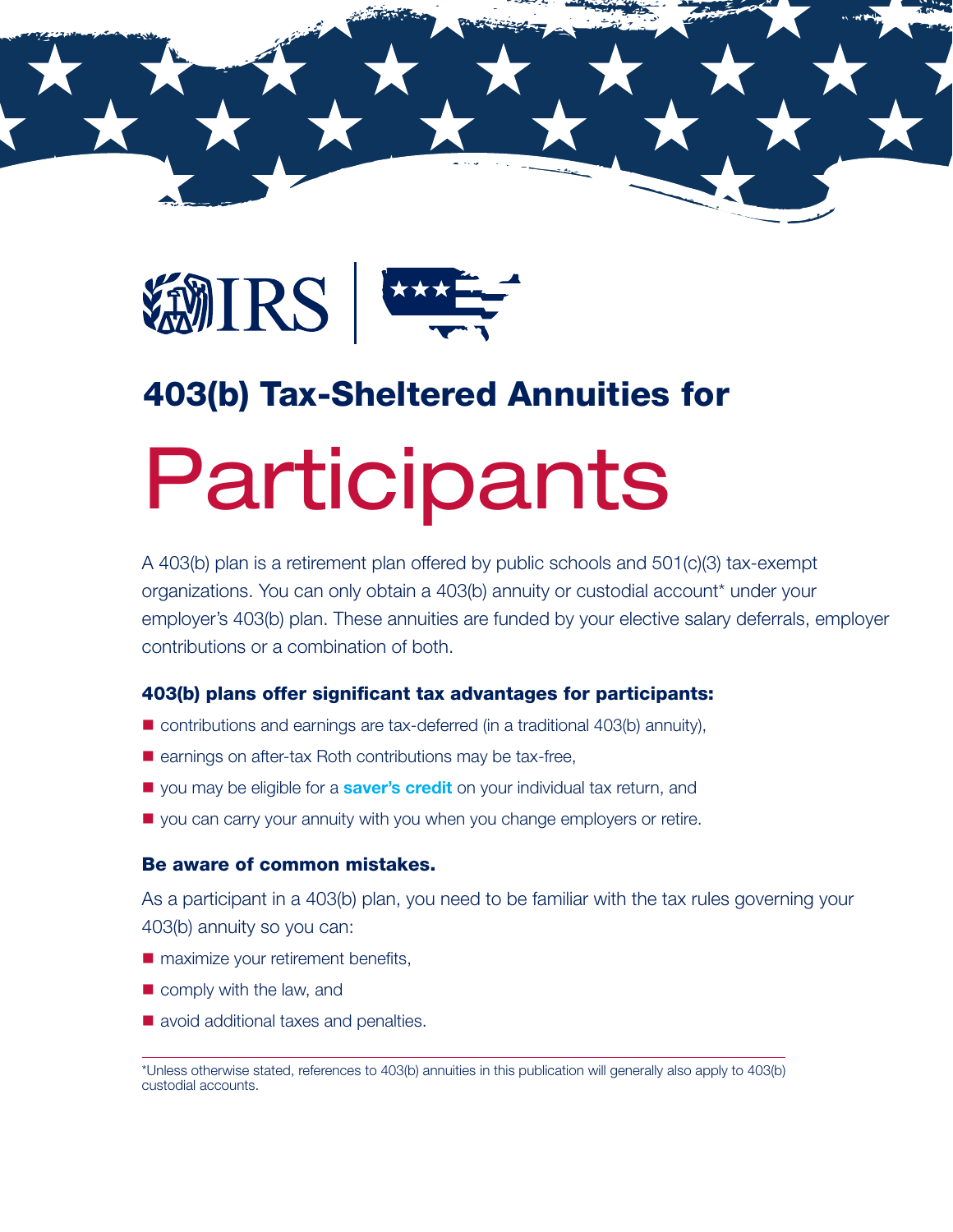# 403(b) Plan Highlights

| <b>Plan Feature</b>                             | <b>403(b) Requirements</b>                                                                                                                                                                                                                                                                                                                                                                                                                                                |
|-------------------------------------------------|---------------------------------------------------------------------------------------------------------------------------------------------------------------------------------------------------------------------------------------------------------------------------------------------------------------------------------------------------------------------------------------------------------------------------------------------------------------------------|
| <b>Eligible participants</b>                    | $\blacksquare$ all common-law employees of public school systems and 501(c)(3)<br>organizations                                                                                                                                                                                                                                                                                                                                                                           |
| <b>General contribution limits</b>              | ■ for elective deferrals<br>■ \$19,500 (in 2021, indexed for inflation)<br>■ for employer and employee contributions (see 403(b) Contribution Limits)<br>■ \$58,000 (for 2021, indexed for inflation), or<br>100% of includible compensation, if less                                                                                                                                                                                                                     |
| 15-years-of-service catch-up<br>contributions*# | ■ available for certain employers (such as schools, hospitals and churches)<br>employee must have 15 years of service<br>limited to least of:<br>$\blacksquare$ \$3,000,<br>■ \$15,000 less previously excluded special catch-ups, or<br>■ \$5,000 multiplied by years of service minus previously excluded deferrals                                                                                                                                                     |
| Age-50 catch-up contributions <sup>#</sup>      | additional \$6,500 (in 2021, indexed for inflation)                                                                                                                                                                                                                                                                                                                                                                                                                       |
| Loans <sup>#</sup>                              | Generally limited to the lesser of:<br>■ \$50,000, or<br>50% of the participant's vested account balance<br>payments at least quarterly<br>■ term of no more than 5 years (except for purchase of main home)<br>$\blacksquare$ reasonable rate of interest                                                                                                                                                                                                                |
| <b>Other distributions</b>                      | $\blacksquare$ hardship distributions <sup>#</sup><br>domestic relations order<br>distributions to those called to active duty in the military                                                                                                                                                                                                                                                                                                                            |
| <b>Timing of distributions</b>                  | elective deferrals are generally available at:<br>$\blacksquare$ death.<br>$\blacksquare$ age 59 $\frac{1}{2}$ ,<br>severance from employment, or<br>■ disability<br>gou must begin receiving distributions no later than the later of retirement or<br>age 72 (or 70 <sup>1/2</sup> if born before July 1, 1949)<br>■ employer contributions may be available earlier if provided in the plan and<br>your annuity (but not if the funds are held in a custodial account) |
| <b>Rollovers</b>                                | permitted to and from other retirement plans (such as a $401(k)$ or<br>other 403(b)) and IRAs<br>must satisfy eligible distribution rules                                                                                                                                                                                                                                                                                                                                 |
| <b>Transfers/Exchanges#</b>                     | ransfers to another 403(b) plan are permitted<br>permitted to and from two annuity contracts or custodial accounts within the<br>same 403(b) plan                                                                                                                                                                                                                                                                                                                         |

\*The special 403(b) 15-years-of-service catch-up is included in the general limit, but the age-50 catch-up is excluded from this limit. Catch-up contributions must be applied first to the 15-years-of-service catch-up, if available, before being applied to the age-50 catch-up. See [403\(b\) Contribution Limits](https://www.irs.gov/retirement-plans/plan-participant-employee/retirement-topics-403b-contribution-limits) for examples of how the ordering works.

# Available if both the plan and your specific annuity permit.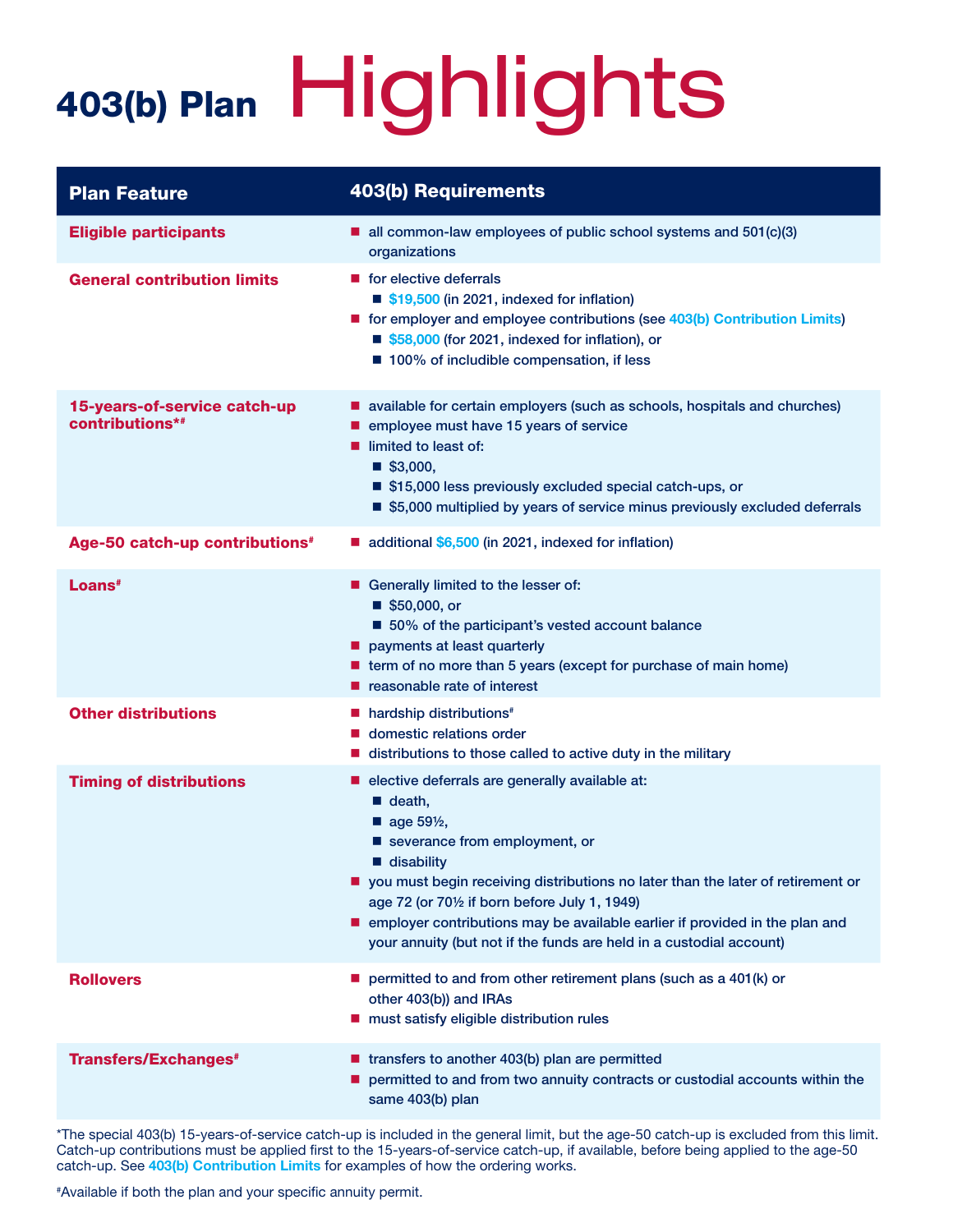## 403(b) Plan Common Mistakes

It's important to know the tax rules that apply to a 403(b) plan to help you get the maximum benefit from your plan.

#### The IRS commonly finds mistakes in 403(b) plans in these areas:

**Universal availability.** If a 403(b) plan allows any employee to make elective deferrals, it must allow all employees the same opportunity. Certain groups of employees may be excluded, such as those normally working fewer than 20 hours per week (less than 1,000 hours per year), students performing certain service, employees who are eligible for elective deferrals under another plan of their employer and non-resident aliens. Employers must notify employees of their eligibility to make an initial or change an existing deferral election at least once a year.

**Contribution limits and catch-ups.** Contributions must stay under the age-50 catch-up and 15-years-of-service catch-up contribution limits. Any excess elective deferrals must be returned by April 15 of the following taxable year to avoid additional taxes and penalties.

**Depositing elective deferrals.** Your employer must send your deferrals to your annuity issuer as soon as is reasonable for proper plan administration (but no later than 15 days following the month you would have been paid).

**Rollovers.** You're permitted to roll over any part of your otherwise taxable eligible distribution\* from a 403(b) annuity into another 403(b) annuity, 457(b) plan, traditional IRA or other eligible retirement plan. Likewise, if permitted by the 403(b) annuity, you may roll over your otherwise taxable distributions from another retirement plan into your 403(b) annuity. Distributions not properly rolled over are includible in your gross income and a 10% additional tax may apply.

**[Loans](https://www.irs.gov/retirement-plans/plan-participant-employee/retirement-topics-loans). Loans** may be available under the 403(b) plan and your 403(b) annuity. If you default on your loan or it fails other conditions, the IRS may treat your loan as a taxable distribution. Your loan may continue to accrue interest until you're eligible for a distribution to pay the loan back. If you're under age 59½ when your loan is deemed a distribution, a 10% additional tax may apply.

Hardship. [Hardship distributions](https://www.irs.gov/retirement-plans/plan-participant-employee/retirement-topics-hardship-distributions) may be permitted under your 403(b) plan and your 403(b) annuity. Hardships must be due to an immediate and heavy financial need and must be limited to the amount necessary to satisfy that need. If these conditions aren't met, you may be required to repay the amounts that don't meet the hardship requirements of the plan or the law.

<sup>\*</sup>Otherwise taxable eligible distributions don't include required minimum distributions.